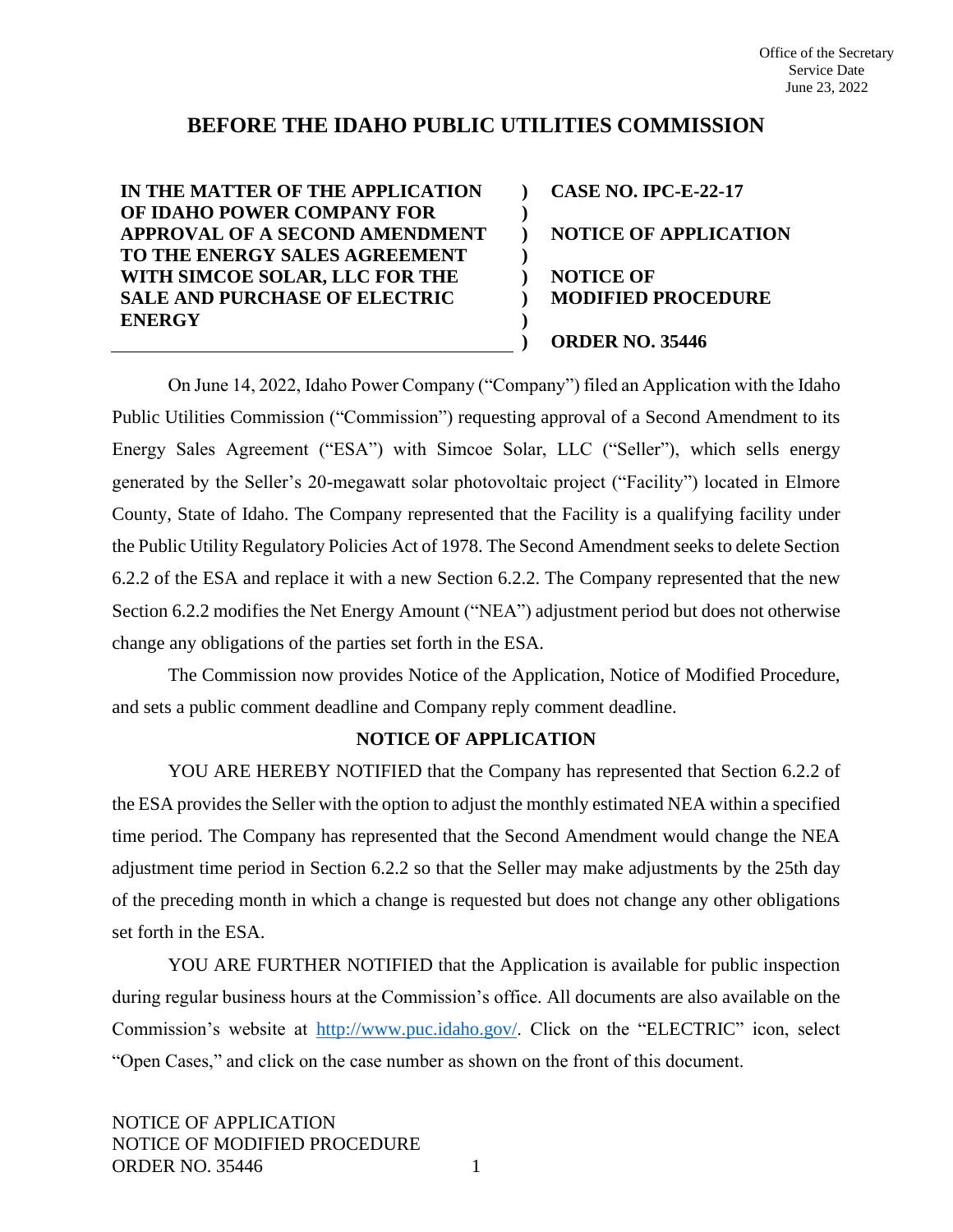YOU ARE FURTHER NOTIFIED that all proceedings in this case will be held pursuant to the Commission's jurisdiction under Title 61 of the Idaho Code.

YOU ARE FURTHER NOTIFIED that all proceedings in this matter will be conducted pursuant to the Commission's Rules of Procedure, IDAPA 31.01.01.000 *et seq*.

#### **NOTICE OF MODIFIED PROCEDURE**

YOU ARE FURTHER NOTIFIED that the Commission has determined that the public interest may not require a formal hearing in this matter, and that it will proceed under Modified Procedure pursuant to Rules 201-204 of the Commission's Rules of Procedure, IDAPA 31.01.01.201-.204. The Commission notes that Modified Procedure and written comments have proven to be an effective means for obtaining public input and participation.

YOU ARE FURTHER NOTIFIED that persons desiring to state a position on this Application may file a written comment explaining why the person supports or opposes the Application. Persons who would like a hearing must specifically request a hearing in their written comments. **Persons interested in filing written comments must do so within twenty-one (21) days of the service date of this Order.** Comments must be filed through the Commission's website or by e-mail unless computer access is unavailable. To comment electronically, please access the Commission's website at [http://www.puc.idaho.gov/.](http://www.puc.idaho.gov/) Click the "Case Comment Form" and complete the form using the case number as it appears on the front of this document. To file by e-mail, persons must e-mail the comments to the Commission Secretary and the Company at the e-mail addresses listed below. If computer access is unavailable, then comments may be mailed to the Commission and Company at these addresses:

## **For the Idaho Public Utilities Commission:**

**For Idaho Power Company:**

Commission Secretary Idaho Public Utilities Commission P.O. Box 83720 Boise, ID 83720-0074 [secretary@puc.idaho.gov](mailto:secretary@puc.idaho.gov)

Street Address for Express Mail:

11331 W. Chinden Blvd. Building 8, Suite 201-A Boise, ID 83714

NOTICE OF APPLICATION NOTICE OF MODIFIED PROCEDURE ORDER NO. 35446 2

Donovan E. Walker Megan Goicoechea Allen Idaho Power Company 1221 West Idaho Street (83702) P.O. Box 70 Boise, ID 83707 [dwalker@idahopower.com](mailto:dwalker@idahopower.com) mgoicoecheaallen@idahopower.com [dockets@idahopower.com](mailto:dockets@idahopower.com) [energycontracts@idahopower.com](mailto:energycontracts@idahopower.com)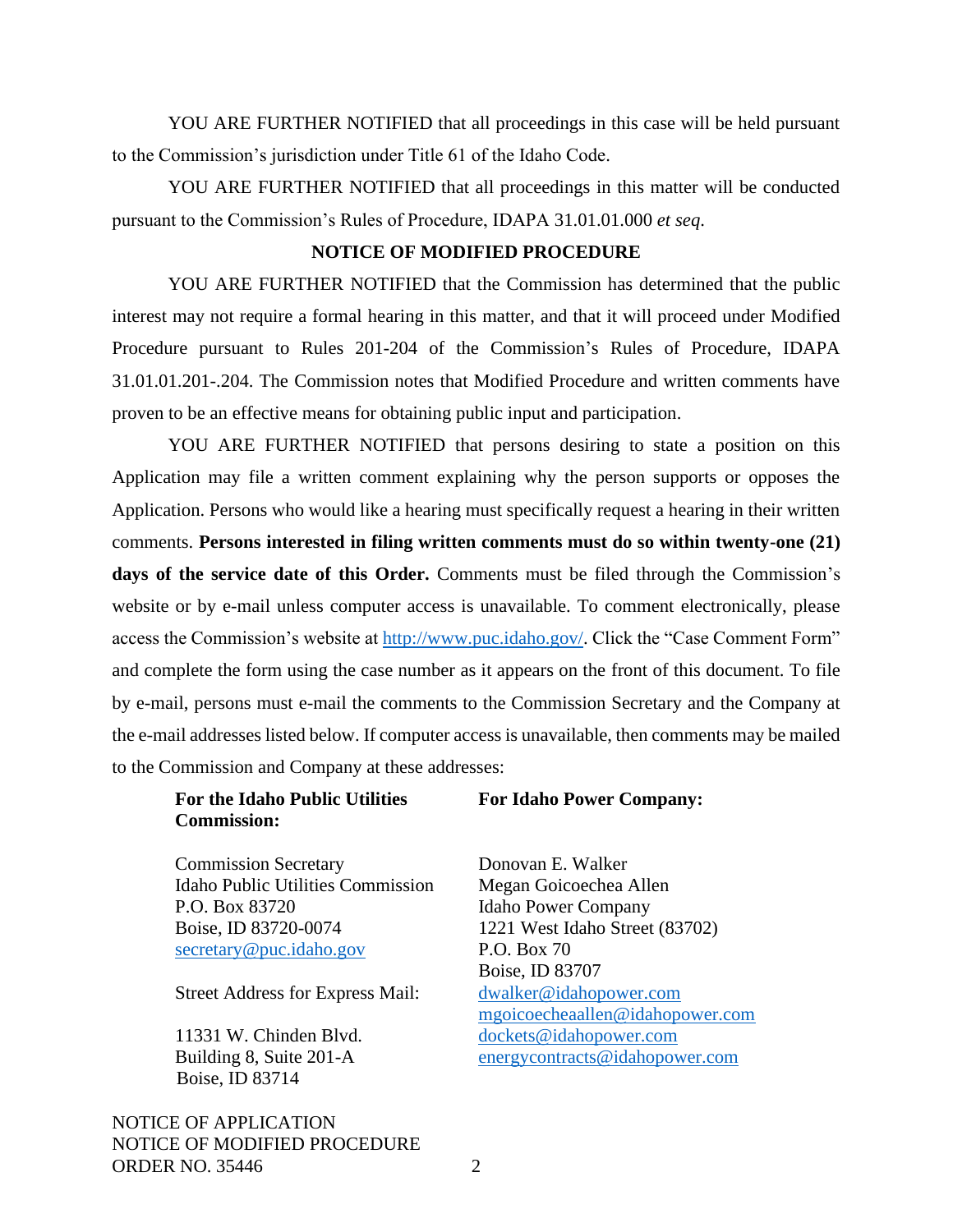YOU ARE FURTHER NOTIFIED that the Company must file any reply comments **within twenty-eight (28) days of the service date of this Order.**

YOU ARE FURTHER NOTIFIED that if no written comments or protests are received within the time limit set, the Commission will consider this matter on its merits and enter its final order without a formal hearing. If written comments are received within the time limit set, the Commission will consider them and, in its discretion, may set the same for formal hearing.

## **ORDER**

IT IS HEREBY ORDERED that the Company's Application be processed by Modified Procedure, Rules 201-204 (IDAPA 31.01.01.201-.204). Persons interested in filing written comments must do so within twenty-one (21) days from the service date of this Order. The Company must file any reply comments within twenty-eight (28) days of the service date of this Order.

IT IS FURTHER ORDERED that parties comply with Order No. 35375, issued April 21, 2022. Generally, all pleadings should be filed with the Commission electronically and will be deemed timely filed when received by the Commission Secretary. *See* Rule 14.02. Service between parties should continue to be accomplished electronically when possible. However, voluminous discovery-related documents may be filed and served on CD-ROM or a USB flash drive.

[*Remainder of this page intentionally left blank*]